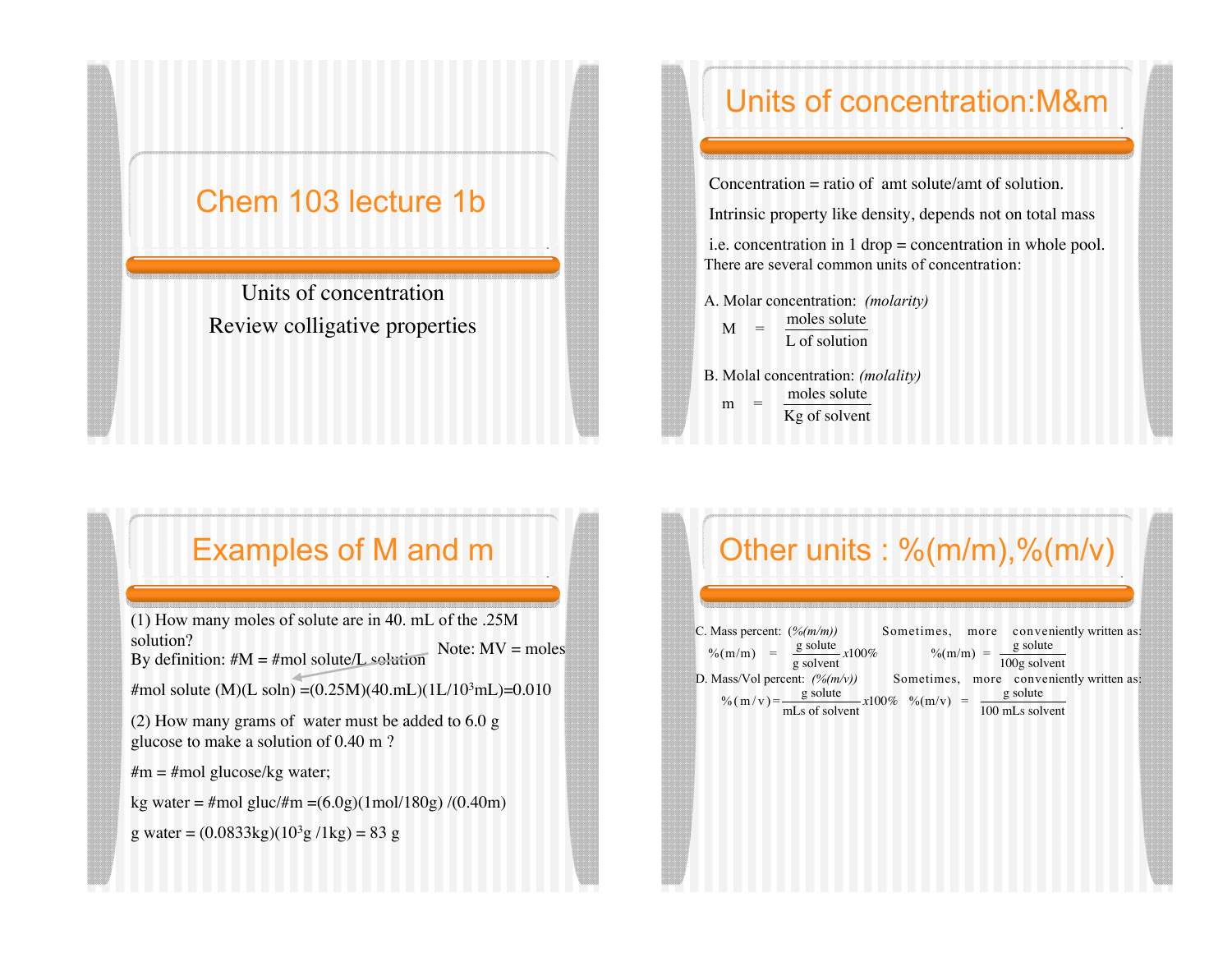#### Samples problems: %(m/v)

(1) If you dissolve 20.0 g sucrose (342g/mole) in 150.mL solution,  $\frac{\%{m}}{v}$  = ?

%(m/v) sucrose =  $\frac{20.g}{150}$ 150.mL  $x100\% = 13\%$ 

(2) What is the molarity of a  $5.20\%(m/v)$  solution of NaCl (FW=58.5g/mol)? !

#M =  $\frac{5.20g}{100g}$ 100mL 1mol 58.5g 1000mL L  $= 0.889M$ 

## Other units: ppm

| E. parts per million : $ppm$                                                              |                                                                                                                                                                                                                                  |
|-------------------------------------------------------------------------------------------|----------------------------------------------------------------------------------------------------------------------------------------------------------------------------------------------------------------------------------|
| dilute aqueous<br>solutions:                                                              | Convenient form for $1$ ppm = $\frac{1 \text{ gram solute}}{10^6 \text{grams solution}} \times \frac{x10^{-3}}{x10^{-3}} = \frac{1 \times 10^{-3} \text{g solute}}{10^3 \text{g sol'n}}$                                         |
|                                                                                           | For dilute aqueous solutions, density is $\approx 1$ g/mL so, in that case:                                                                                                                                                      |
|                                                                                           | 1 ppm = $\frac{1 \text{ mg solute}}{1 \text{ L solution}}$   1 ppm = $\frac{1 \times 10^{-3} \text{ g solute}}{10^{3} \text{ g sol}} \times \frac{1 \text{ g}}{1 \text{ mL}} = \frac{1 \text{ mg solute}}{1 \text{ L solution}}$ |
| But for gases:<br>1ppm = $\frac{1 \text{ mole gas solute}}{10^6 \text{mole gas mixture}}$ |                                                                                                                                                                                                                                  |

#### Ppm for gases

But for gases:  $1$ ppm  $=$ 1 mole gas solute 10<sup>6</sup> mole gas mixture

F. parts per billion: *ppb*

For dilute aqueous solutions:  $1$ ppm =  $\frac{1 \mu g}{1}$  solute 1L solution

### Sample problem: ppm

How many ppm  $\text{Na}^+$  (23g/mol) is present in a 5.0x10<sup>-4</sup> M NaCl (58.5g/mol) solution?

Solution: remember that  $\#ppm = \# mg/L$  for this solution.

#ppm  $\text{Na}^+ = \frac{5.0 \times 10^{-4} \text{ mol NaCl}}{5.0 \times 10^{-4} \text{ mol} \cdot \text{mol}}$ L 1mol Na<sup>+</sup> 1mol NaCl 23g Na mol Na  $\frac{10^3 \text{mg}}{\text{g}}$ #ppm  $\text{Na}^+$  = 11.5 mg/L=11.5 ppm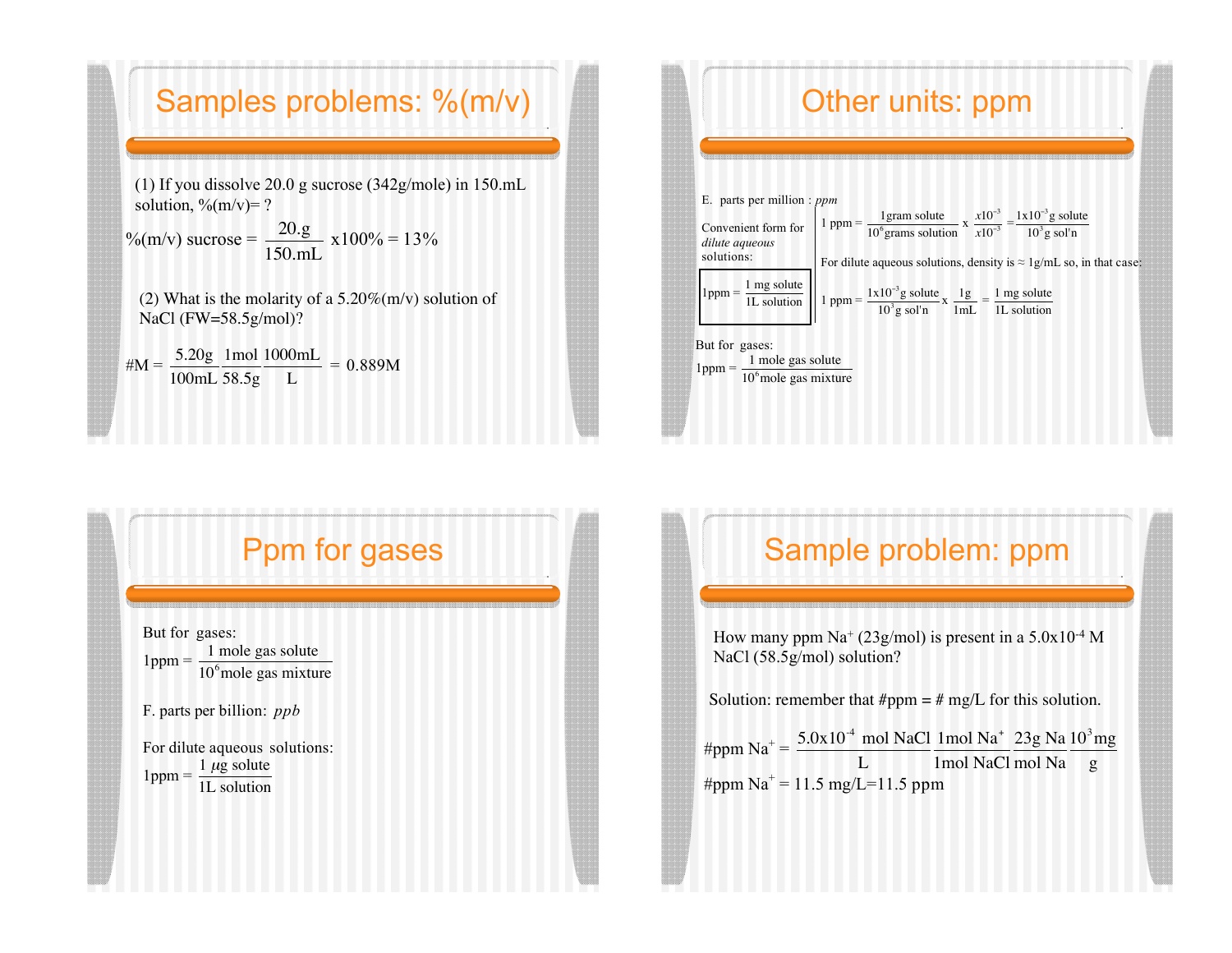### Other units: mole fraction, X

Mole fraction,  $X_i$  of a solute "i" is defined as:

 $X_i$  = moles i/(total moles of solution)

For example, if you mix 2.0 moles of naphthalene to 3.0 moles of hexane, you will get a solution whose total moles =  $2.0+3.0 = 5.0$  moles.

 $X_{naphthalene}$  =2.0moles/5.00moles = 0.400

# Colligative properties

What are colligative properties?

Physical properties due to *collective* effect of solute molecules In other words, due to *number* of solute molecules or ions Does **NOT** depend on the identity of the solute. Applies to electrolyte and nonelectrolyte solutions

## 4 common colligative properties

4 common colligative properties are:

- 1) Vapor pressure **lowering**
- 2) Boiling point **elevation**
- 3) Freezing point **depression**
- **4) Osmotic pressure**

## Vapor pressure lowering

Raoult's Law:  $P_1 = X_1 P_1^{\circ}$ 

where  $P_1$  = vapor pressure of solvent.  $1 =$ solvent.  $X_1$ = mol fraction of solvent =  $n_1/(n_1+n_2+...)$ 

Example: vapor pressure of salt water is less than that of distilled water at equilibrium.